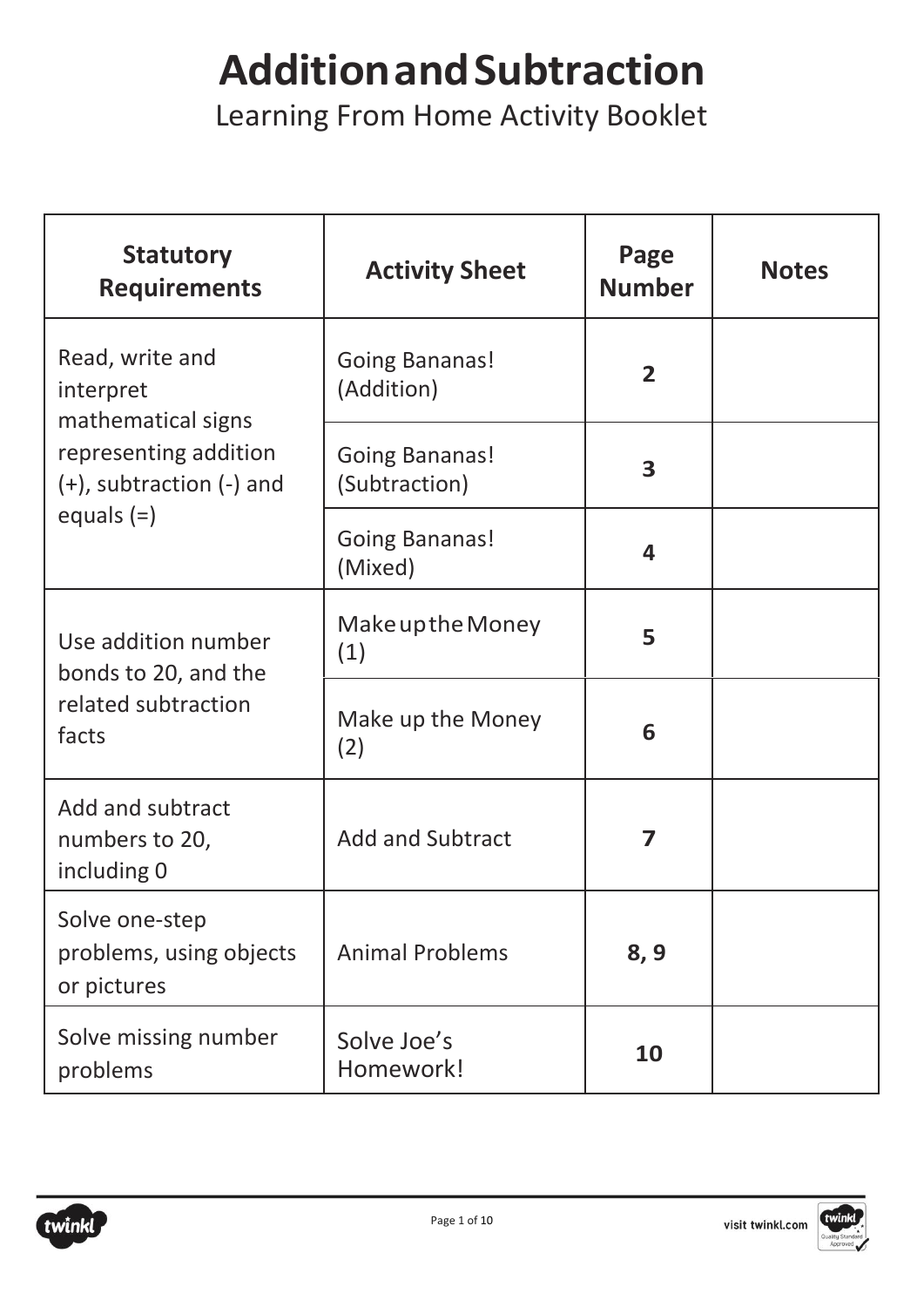# **Going Bananas! (Addition)**

Solve the number problems on the monkeys. Then join each monkey up to its banana. Use the number line to help you – remember to count on from the biggest number.

| 12 13 14 15 16 17 18 19 20 |  |
|----------------------------|--|
|----------------------------|--|





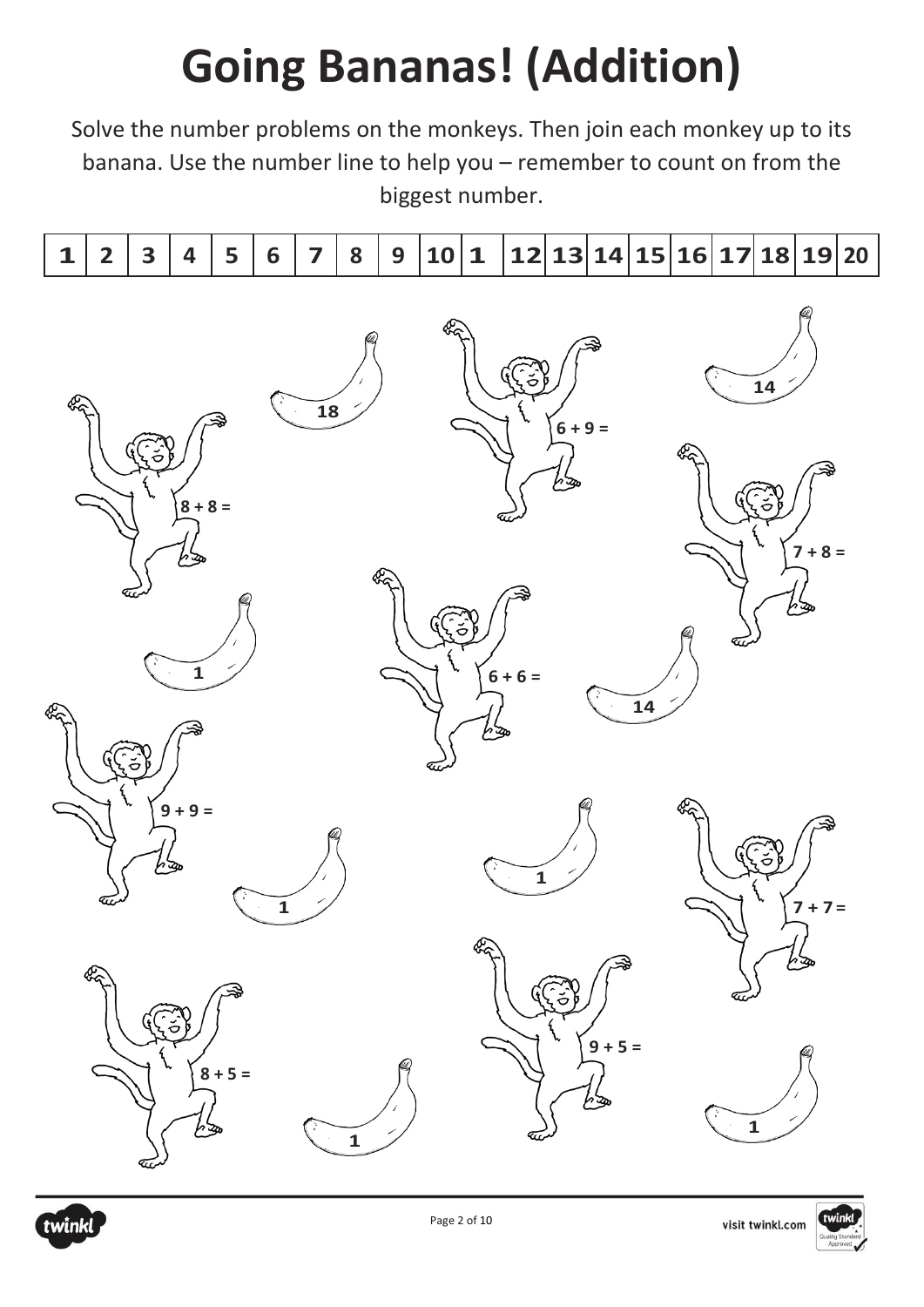# **Going Bananas! (Subtraction)**

Solve the number problems on the monkeys. Then join each monkey up to its banana. Use the number line to help you – remember to count back from the first number in the number sentence.

|  |  |  |  |  | 121314151617 |  |  |  | 18 19 20 |  |
|--|--|--|--|--|--------------|--|--|--|----------|--|



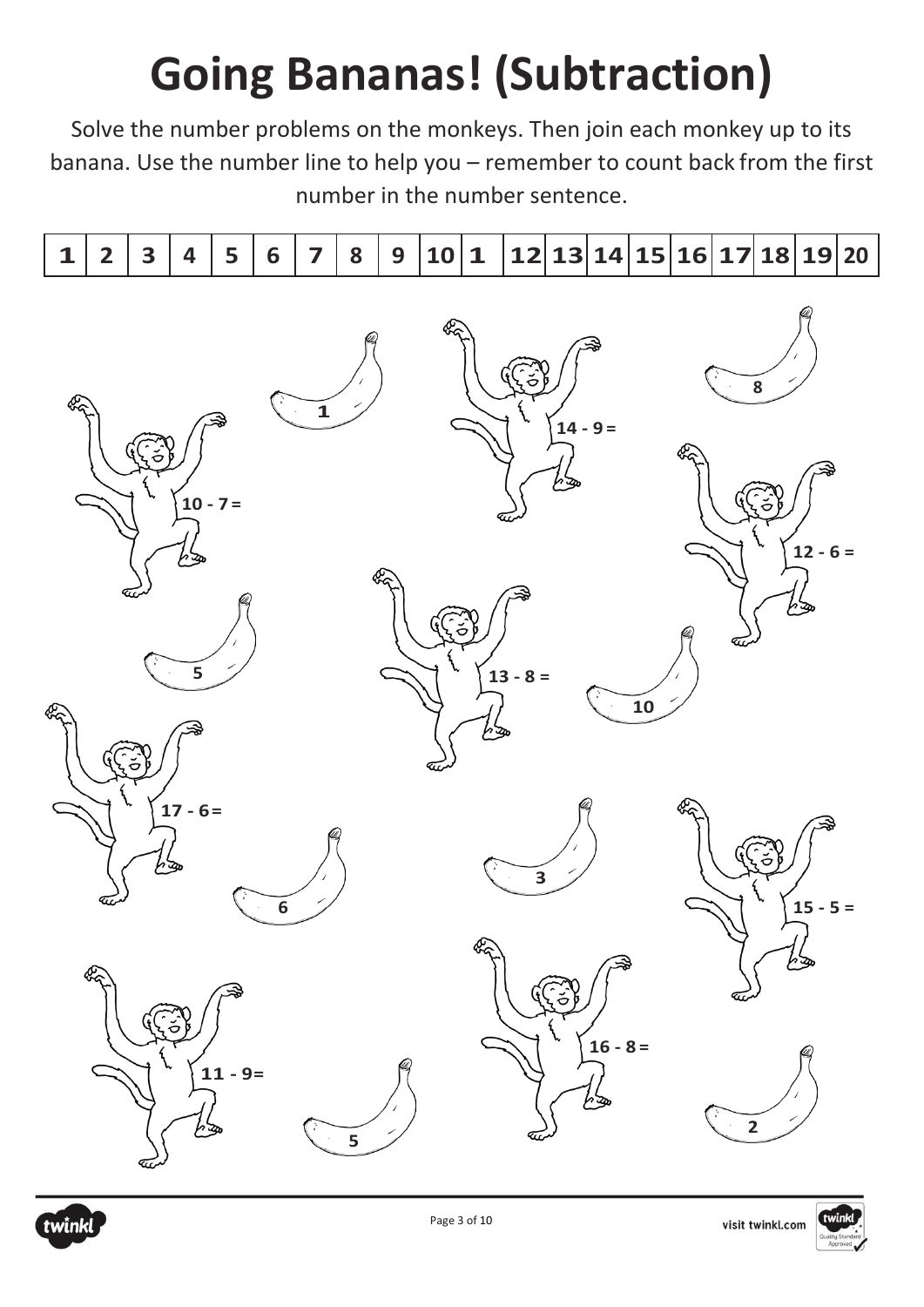#### **Going Bananas! (Mixed)**

Solve the number problems on the monkeys. Then join each monkey up to its banana. Use the number line to help you – remember to check carefully to see if you need to count on (+) or count back (-).

|--|



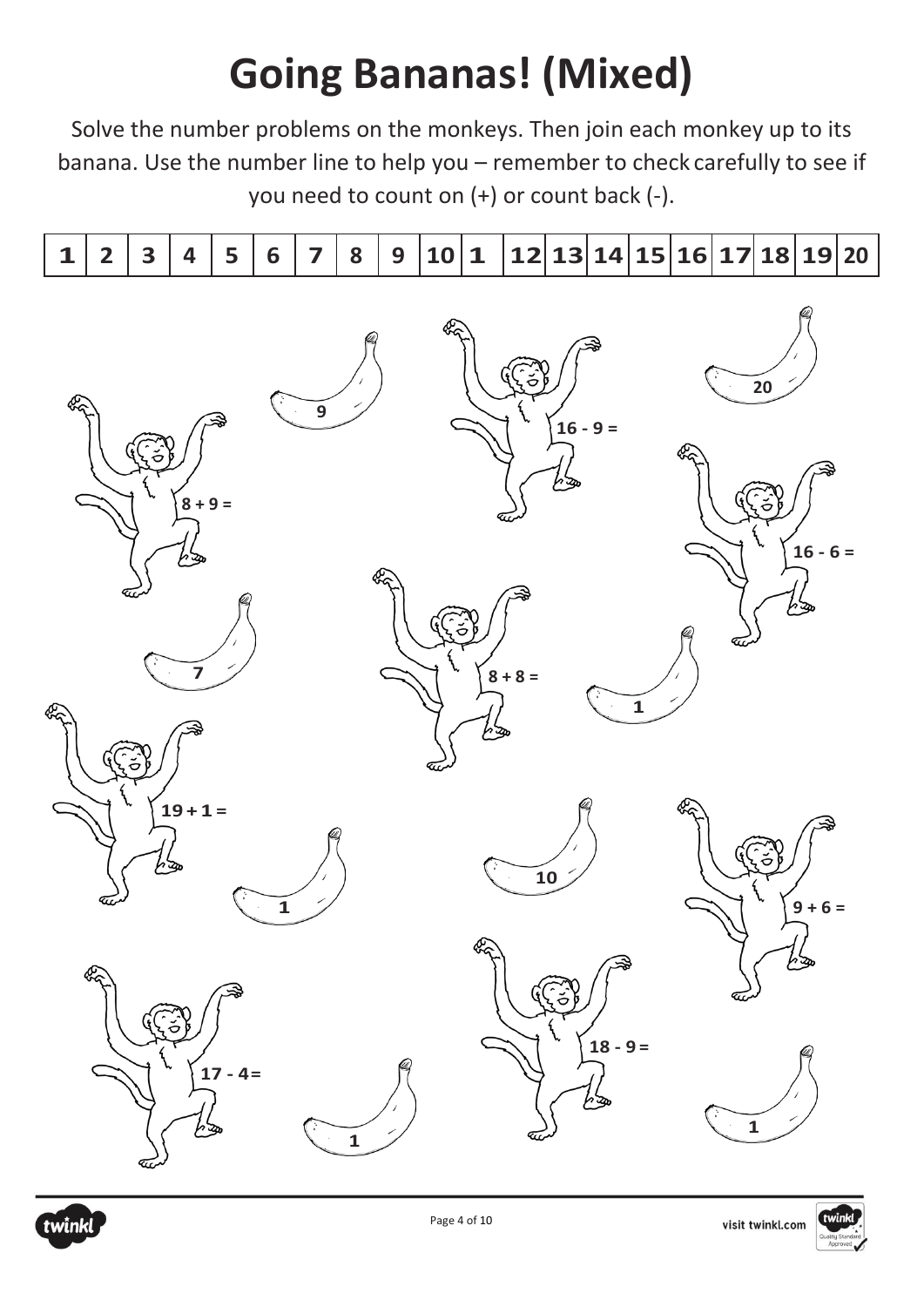# **Make up the Money (1)**

Sam needs 10p to buy a new book. Tell him how much more he needs to make 10p. Write the amount and draw it as coins.

| Sam has            | He needs             |
|--------------------|----------------------|
| Example: He has 5p | Example: He needs 5p |
|                    |                      |
|                    |                      |
|                    |                      |
|                    |                      |
|                    |                      |
|                    |                      |



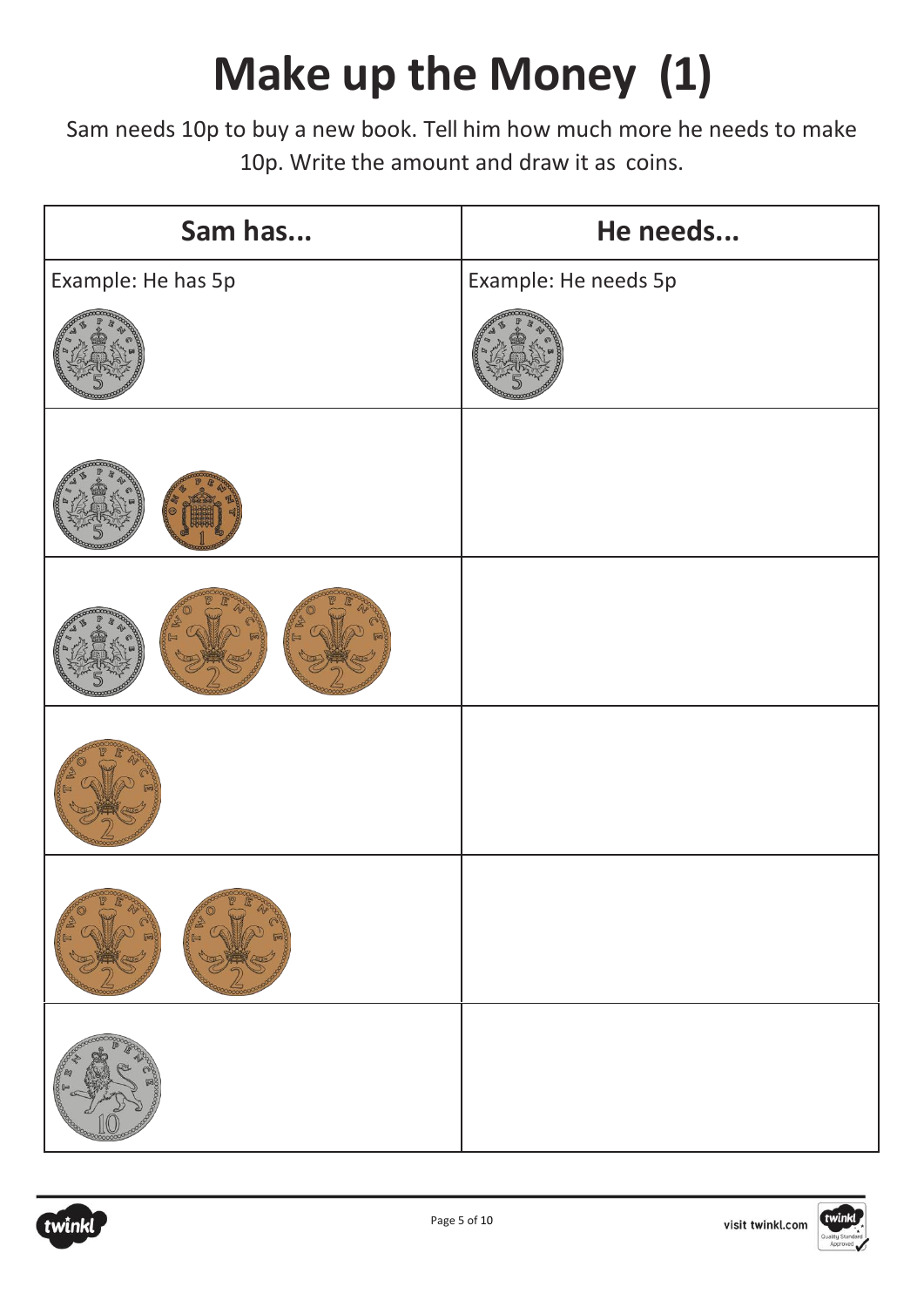# **Make up the Money (2)**

Lily needs 20p to buy a new pen. Tell her how much more she needs to make 20p. Write the amount and draw it as coins.

| Lily has             | She needs              |
|----------------------|------------------------|
| Example: She has 10p | Example: She needs 10p |
|                      |                        |
|                      |                        |
|                      |                        |
|                      |                        |
|                      |                        |
| $\circledR$          |                        |
|                      |                        |
|                      |                        |



visit twinkl.com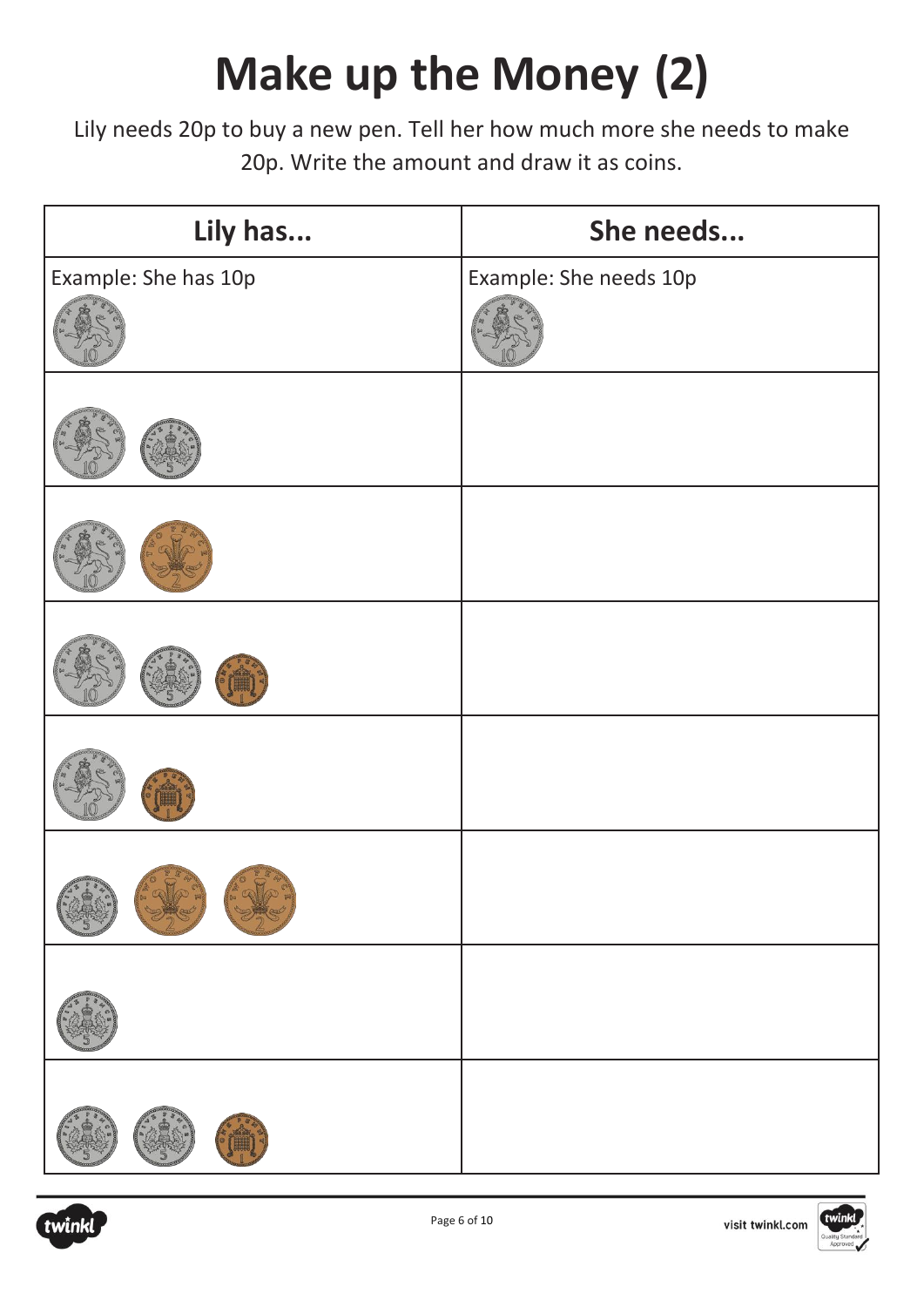#### **Add and Subtract**

Write the answers in the boxes.



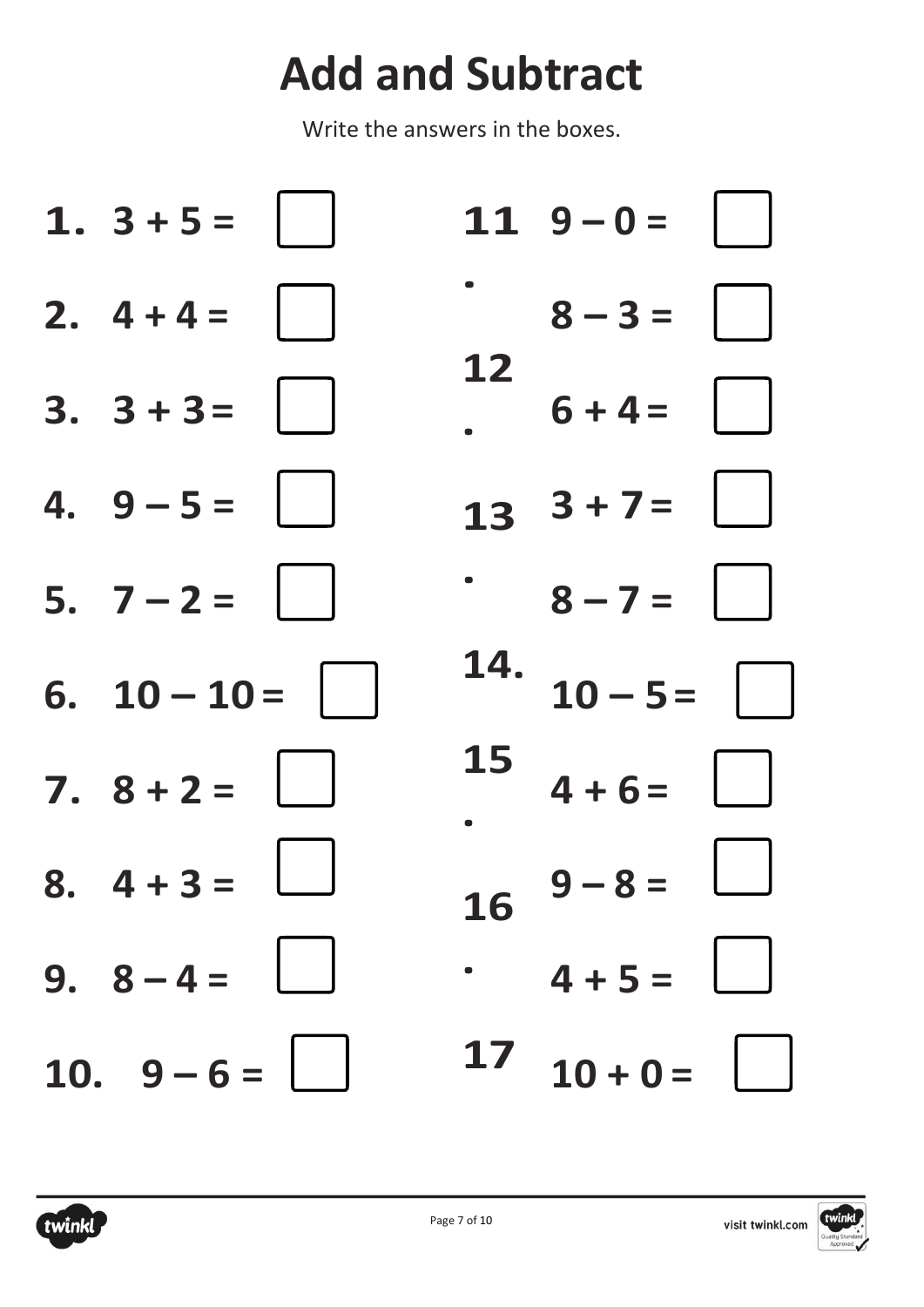#### **Animal Problems**

Write the answers to the problems. Draw pictures or use objects if you need to.

1. 3 chimpanzees are on the swing. 4 chimpanzees are up the tree. How many chimpanzees altogether?



2. 10 penguins are swimming in the pool. 2 penguins get out. How many penguins are left in the water?



3. 6 elephants are splashing in the water. 3 more elephants join them. How many elephants altogether?



4. 6 lizards are sleeping in the sun. 2 of the lizards have stripy skin. How many lizards do not have stripy skin?



5. There are 7 lions. 3 of them have manes. How many do not have manes?





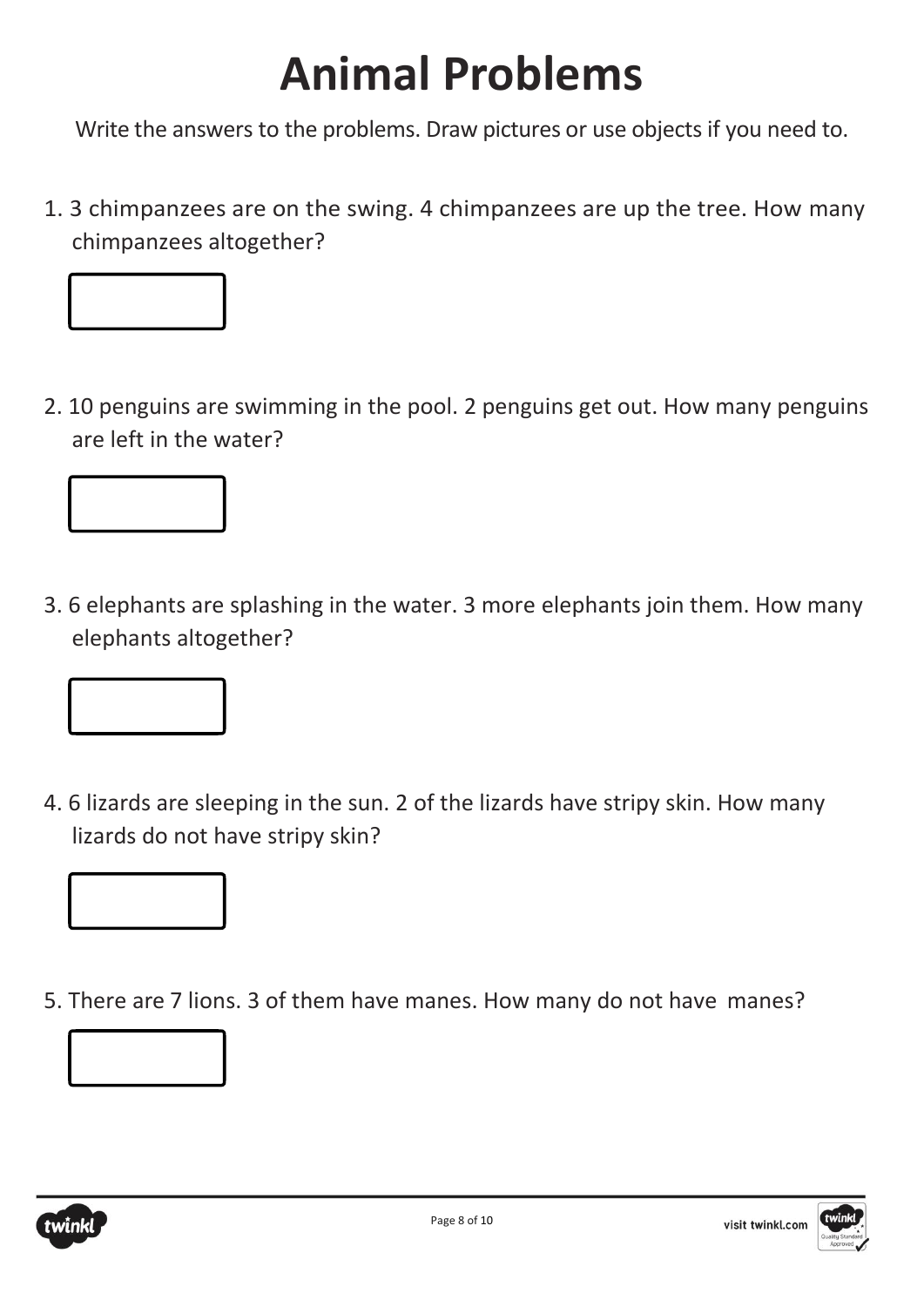**Challenge:** Make up some word problems for your helper to solve using these number sentences:

| $8 + 2 = 5 + 5 = 4 - 4 = 8 - 5 = 5$ |  |
|-------------------------------------|--|
|                                     |  |
|                                     |  |
|                                     |  |
|                                     |  |
|                                     |  |
|                                     |  |
|                                     |  |
|                                     |  |
|                                     |  |
|                                     |  |
|                                     |  |